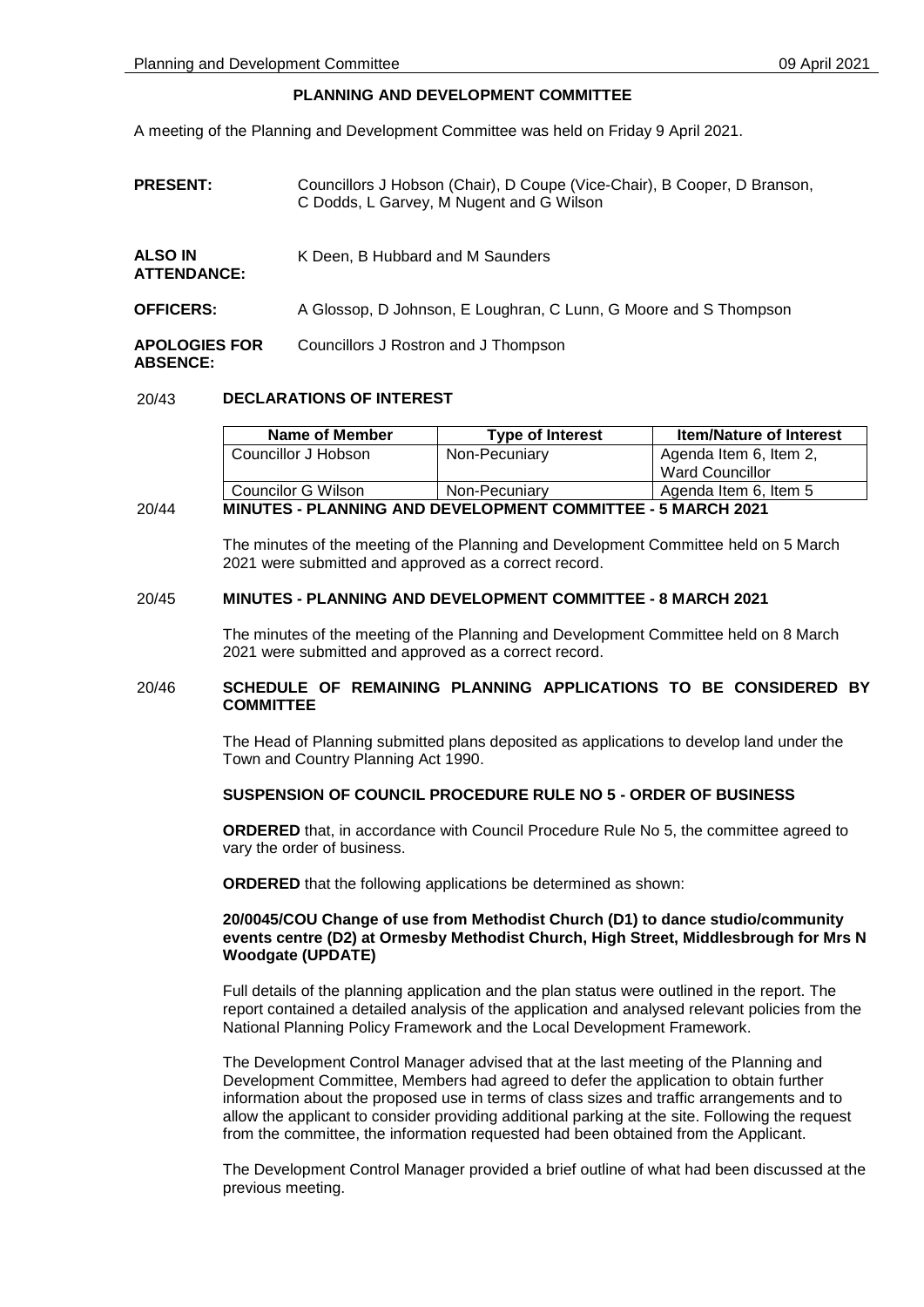Members were informed that the dance school would run on Mondays, Wednesdays and Fridays and there would be approximately 25-29 children attending classes between 4.00 p.m. and 5.45 p.m. Then an older cohort of children/young people (10 to 16 years of age) would be attending classes between 6.15 p.m. and 8.30 p.m. in addition, on Saturdays, approximately 25 to 30 children and young people would be attending classes between 9 a.m. and 1.00 p.m.

It had been indicated by the Applicant that parents and carers dropped off and picked up their children but did not stay at the establishment. It was also advised that timings had been staggered to address traffic congestion.

In terms of competitions, those took place once a month from February to June and September to December. The competitions took place from 9.00 a.m. until 8.30 p.m. with approximately 25 to 30 children and young people taking part. The Applicant had also advised that coaches and mini buses did not access the site, as the competitions were local events.

Members were advised that the car park would be clearly marked and would include pick up/drop off zones.

The Development Control Manager advised that the recommendation was to approve the application with conditions, alongside the inclusion of an additional condition requiring parking spaces to be clearly marked on the site in order to allow maximum use of the car park.

Two Ward Councillors were elected to address the committee.

In summary, the Ward Councillors commented that they welcomed the application, however, given the parking issues associated with Pritchett Road and the junction of Pritchett Road/Ladgate Lane, it was requested that road markings be introduced to prevent parking across driveways and improve access at the junction. In response, the Highways Development Engineer advised that to undertake that work, a Traffic Regulation Order would need to be submitted to the Highways Team. The Development Control Manager advised that the request could be included as a suitably worded condition.

A representative of the Applicant was elected to address the committee, in support of the application.

In summary, the representative advised that measures had been introduced to reduce the impact of parking issues. Parents/carers had been provided with guidance and advice on drop offs/pick-ups and parking to reduce the impact on nearby residents. It was also commented that class sizes had been reduced and staggered drop offs and pick-ups had been introduced. The benefits that the dance studio would deliver to the local community were also outlined.

**ORDERED** that the application be **Approved on Condition** for the reasons set out in the report and subject to the inclusion of an additional condition, outlined below:

#### **Additional condition: Traffic Regulation Order**

**Within two months of the date of this approval, details of necessary Traffic Regulation Orders to install double yellow lines at the junction of Pritchett Road/Ladgate Lane and white H bar markings across driveways to residential properties shall have been submitted to and agreed in writing with the Local Planning Authority along with details of implementation. The scheme shall be completed in accordance with the approved details within three months of the proposed use commencing on site.** 

**Reason: To prevent undue impacts to the freeflow of traffic and blocking of driveways taking into account the sites close proximity to a primary road and near to residential drives and having regard for Policy CS4 of the Local Plan and section 9 of the NPPF**..

**21/0058/FUL Erection of single storey community facility, compromising of a multi-use hall and 2 multi-purpose rooms with associated car park and external works at Site of Old Southlands Centre, Ormesby Road, Middlesbrough for Environment and Commercial Services**

Full details of the planning application and the plan status were outlined in the report. The report contained a detailed analysis of the application and analysed relevant policies from the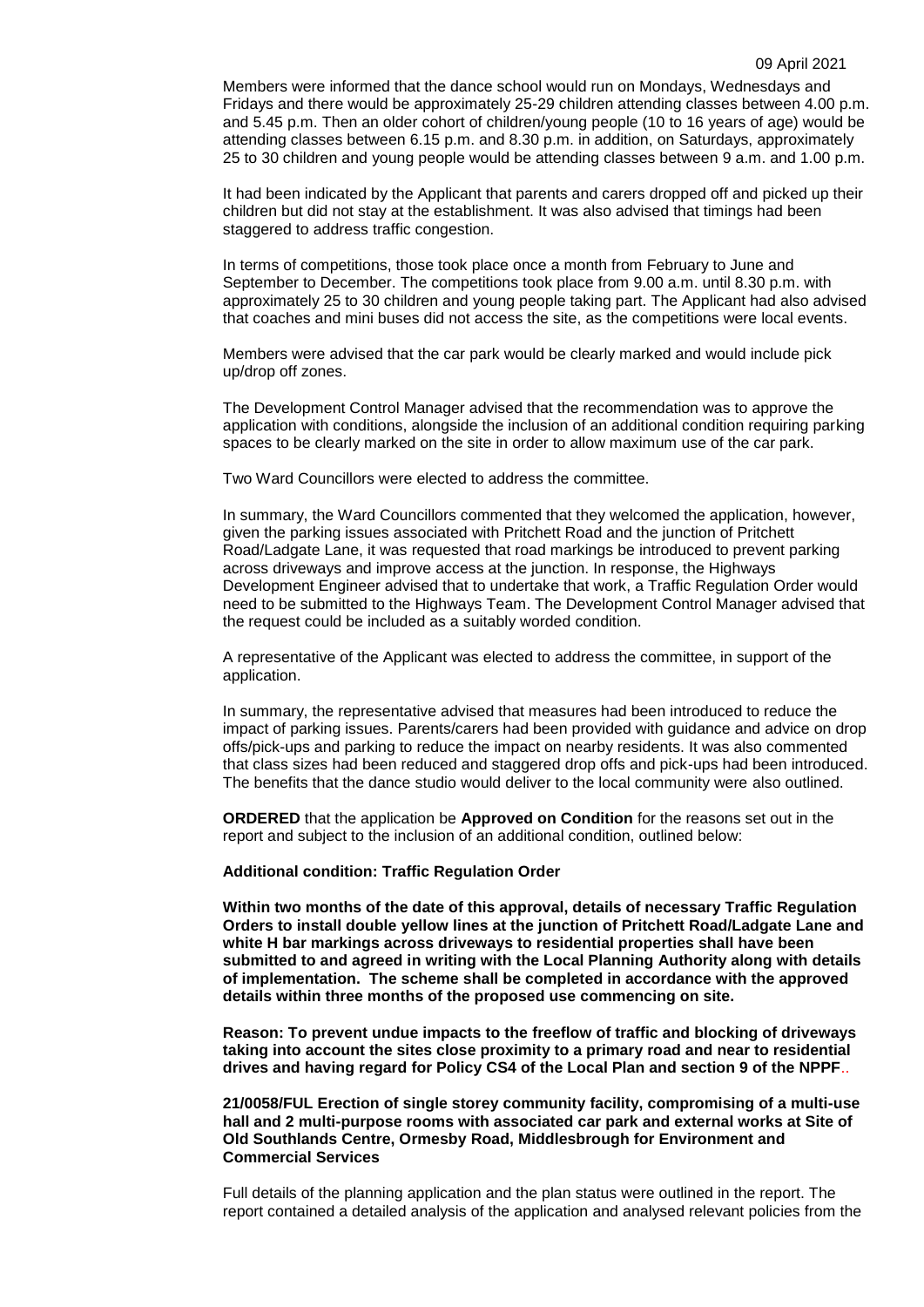National Planning Policy Framework and the Local Development Framework.

The Development Control Manager advised that the purpose of the application was to seek planning permission for the erection of a single storey community facility, with associated works, on the site of the former Southlands Centre.

The application site formed part of the grounds of the former Southlands Centre, being situated at the southern end of the site. To the south, the site was bounded by residential properties on Endeston Road and Hartland Grove. The north, west and east boundaries of the site were bounded by other parts of the former Southlands Centre.

Planning permission was sought for the construction of a new community centre facility comprising a single storey building to be used as a multi-function hall and multi-purpose rooms with associated car park and other works. It was noted that the proposed development formed part of a phased development (funding permitting), with the submitted application being the first phase.

The Development Control Manager made reference to a misprint in paragraph 17 of the submitted report (see bold text). Members heard that the proposed vehicular access to the development would be via the southern entrance (through the residential housing estates), which had previously been closed off when the Southlands Centre was in operation, as all vehicular access/egress to the site was previously via the roundabout further north along Ormesby Road. Re-opening that vehicular access point from the south would inevitably increase vehicular movements through the established residential area and would affect residential amenity. The increase of traffic was **not** likely to be so significant as to notably change the character of the area or noise levels already associated with traffic in the area and thereby, would not have a notable undue impact on the living conditions of occupiers.

Members were asked to note that consultation with surrounding neighbours was still underway and did not expire until the 16 April 2021. The reason it had been requested that Members considered the application, prior to the consultation period ending, was due to there being no meetings of the Planning and Development Committee scheduled for May. The gap between meetings was therefore in excess of 8 weeks, which created issues in respect of the scheduling of works, should the scheme be approved.

Members were advised that following the publication of the agenda, several comments had been submitted in respect of the proposal. Those comments were outlined to the committee:

- The Planning Policy Team had no planning policy concerns and the application accorded with the development plan.
- Environment Health had requested that conditions be imposed in respect of restricting amplified music, limiting hours of operation and conducting assessments for noise and ground remediation.
- Waste Policy Team had requested level access for waste collection and for the turning of refuse vehicles.
- A resident of Endeston Road had expressed concern with the proposed vehicular access to the development, given the congestion issues that were already encountered. It was also requested that the access should be taken off Ormesby Road, which had been the arrangement previously.
- Sport England had raised an objection to the proposal, due to the loss of playing pitches. The Development Control Manager advised that further dialogue with Sport England was required, giving regard for the Southlands site replacing lost pitches that had resulted from the granting of planning permission for the Marton Avenue application. Members were advised that if they were minded to approve the application, and Sports England did not retract their objection, the issue would be referred to the Secretary of State for consideration and a decision.

The application was recommended for approval with conditions, subject to final consideration of all matters raised as part of the consultation process being delegated to the Head of Planning for final decision, in consultation with the Chair and Vice-Chair of the Planning and Development Committee.

A discussion ensued and Members expressed the following concerns:

- the consultation period on the proposal had not been concluded;
- the proposed vehicular access would increase vehicular movements through the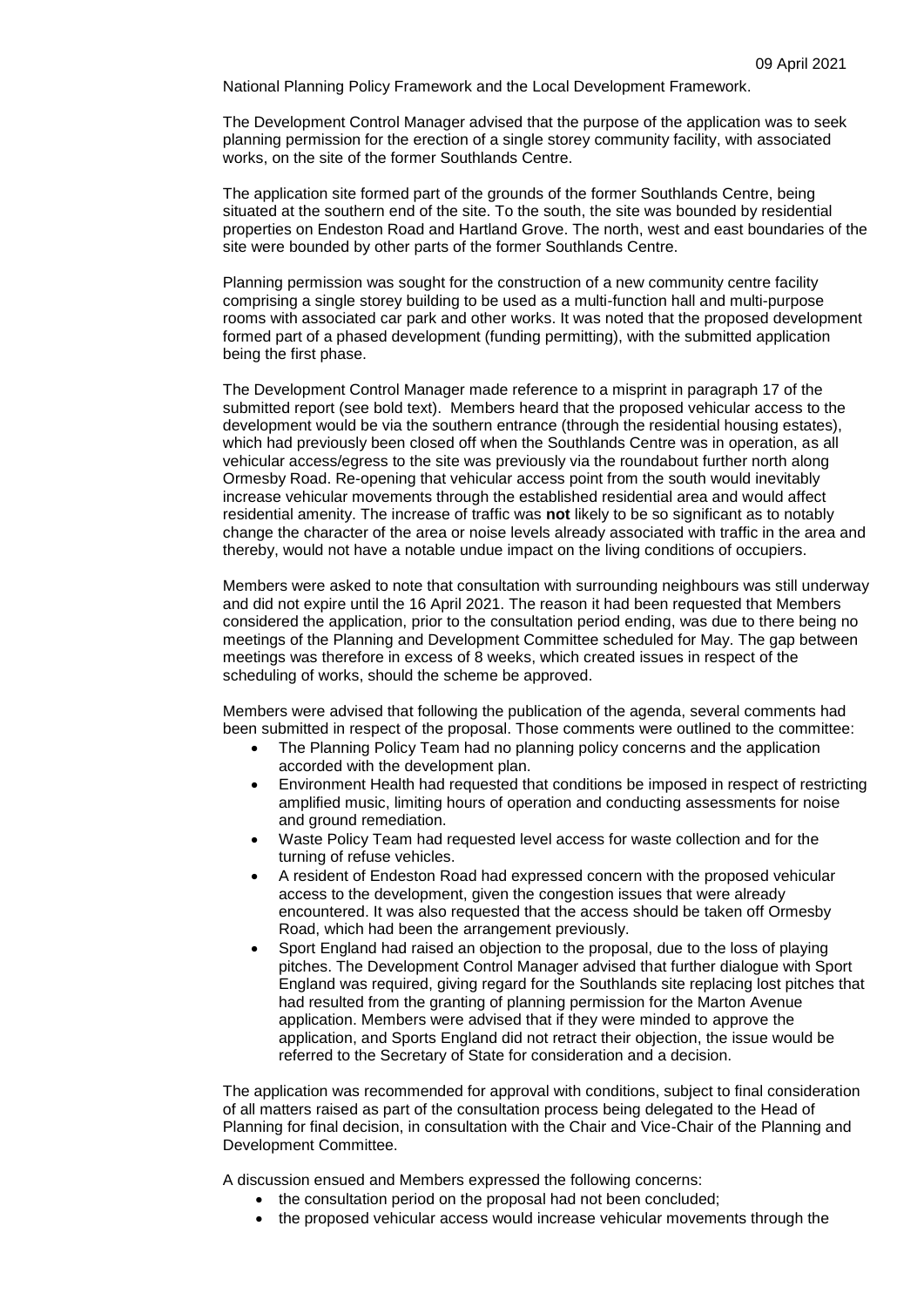established residential area and would affect residential amenity; and the loss of playing pitches and the potential impact on local residents.

Members queried why the access off Ormesby Road was not being utilised.

Two Ward Councillors were elected to address the committee.

In summary, the Ward Councillors:

- thanked all those involved in the development of the proposal, including officers, elected members and the local community;
- commented that the access/egress to the site needed to be reconsidered;
- requested that access/egress to the site via the southern entrance (through the residential housing estates) should only provide access to emergency vehicles;
- advised that local residents had expressed concerns with the vehicular access point from the south through the established residential area and the impact on safety;
- requested removal of shrubs along Finchale Avenue to improve landscaping and surveillance; and
- queried the location of the entrance to the development and enquired whether the entrance could face the previous access point to the site, located on Ormesby Road.

Several Members commented that they were in agreement with the issues raised by the Ward Councillors and the concerns in respect of access/egress to the site via the southern entrance. Members commented that further information was required regarding the orientation of the building, the access arrangements and the comments received in response to the consultation.

**ORDERED** that the application be **Deferred** for the reasons set out below:

### **To allow the consultation phase to complete and to allow further discussion of the proposal relative to its access, position and layout.**

#### **20/0692/FUL Permanent siting of restored railway carriage for use as guest accommodation at Ryehill House, East Brass Castle Lane, Middlesbrough for Mrs Susan Holmes (UPDATE)**

Full details of the planning application and the plan status were outlined in the report. The report contained a detailed analysis of the application and analysed relevant policies from the National Planning Policy Framework and the Local Development Framework.

The Development Control Manager provided a brief outline of what had been discussed at the previous meeting.

The reason the application had been originally deferred was to ascertain additional information in relation to parking, traffic and turning associated with the proposal and with the other property served off the private drive.

It was considered that the additional information adequately demonstrated that there was sufficient space for parking and turning of vehicles associated with the proposed accommodation, subject to it being provided and laid out. Furthermore, it would not affect the existing operation of the Bed and Breakfast or properties in the wider area.

Highways concerns had been raised by various local residents. The site plan submitted in support of the application, indicated that guests arriving to the site would enter via the private track road south of Brass Castle Lane and that six parking spaces would be made available for guests adjacent the train carriage, three either side of the road. Although it was anticipated there would only be two spaces required at any one time. Assuming guests would use the carriage as a base and would go out on day trips, the guests would exit and enter once or twice per day. Access and parking arrangements, in association with the carriage accommodation, were adequate and would have minimal impact on other residents in the area.

The Development Control Manager advised that access/egress and parking concerns largely referred to the existing Bed and Breakfast use at the main building, rather than at the proposal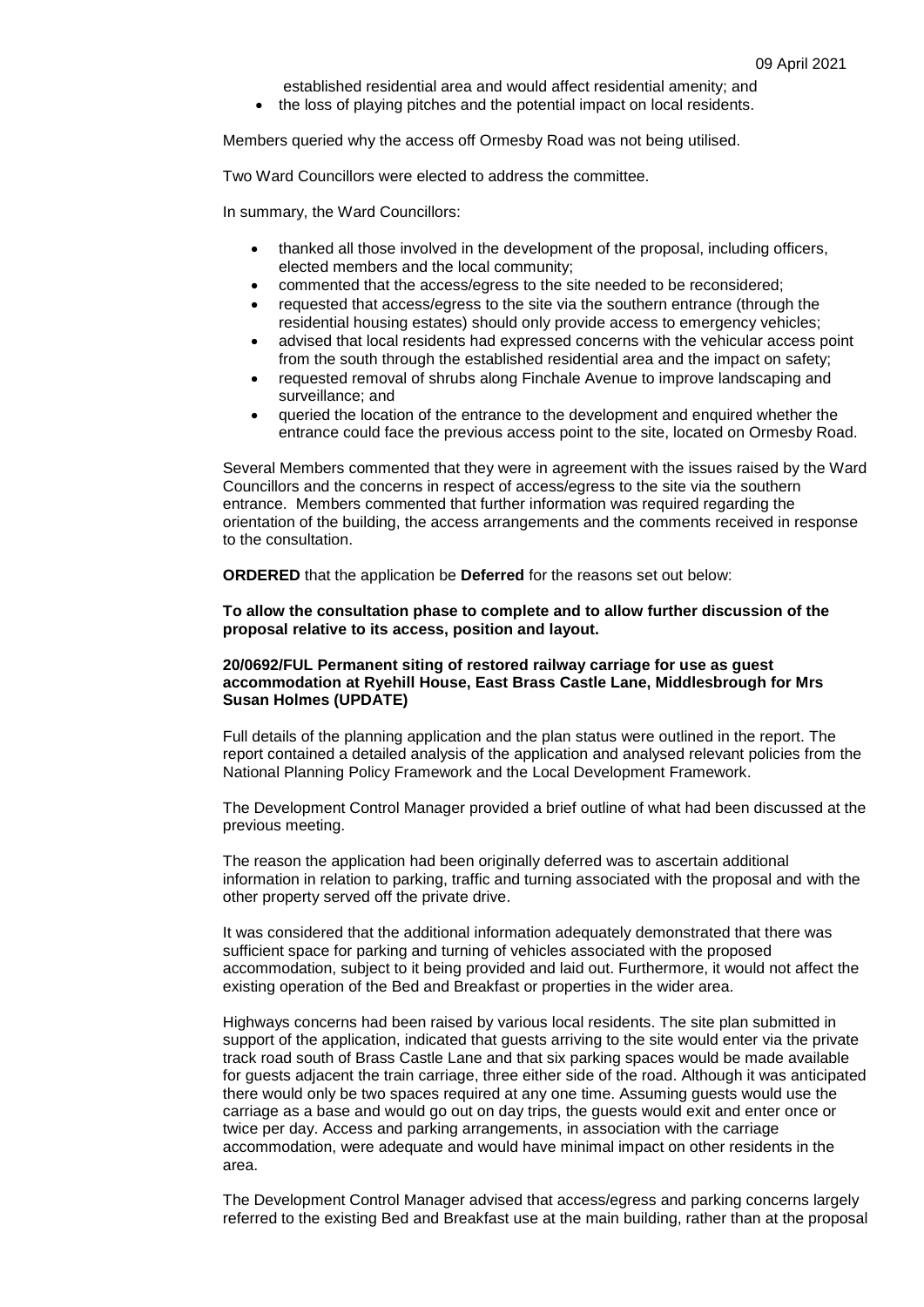site. Although the proposal was a similar use it would operate separately and would occupy a fairly secluded position to the north of the main building, away from existing residents.

Several images were displayed, showing the access via the private track road and the parking spaces that would be available for use.

Officer recommendation was to approve the application, subject to conditions relating to the removal of the carriage, drainage, waste storage, vehicle parking and the carriage base.

A discussion ensued and Members commented that the development would prejudice the character and landscape of the local area and impact on the amenity of nearby residents. Members expressed concern in relation to the location of the carriage and its proximity to the Brass Castle Lane.

Members questioned whether the proposed carriage could be located elsewhere within the site, away from its junction with Brass Castle Lane. The Development Control Manager advised that the Applicant did not own the agricultural land adjoining the proposed development site and as such the location of the carriage may be restricted.

**ORDERED** that the application be **Refused** for the reasons outlined below:

#### **Impact on the character of the area**

**In the opinion of the Local Planning Authority, the proposed railway carriage would serve to be an alien feature within the designated 'Special Landscape Area' detracting from the special scenic character and quality of the landscape and not reflecting the local scale and character of buildings in the area, and being visible from outside the immediate site, thereby being contrary to saved Local Plan Policy E21 (Special Landscape Areas). Furthermore, the proposed development in changing the character of the area would serve to have an adverse effect on the general amenities of occupiers of the approved residential property to the north of the site.**

### **20/0742/FUL Change of use from car wash (sui generis) to retail unit Class E(a) at 436 Linthorpe Road Middlesbrough for Mr K Gafoor**

Full details of the planning application and the plan status were outlined in the report. The report contained a detailed analysis of the application and analysed relevant policies from the National Planning Policy Framework and the Local Development Framework.

Planning permission was sought to change the use of the previous car wash to a retail unit with associated parking.

The Applicant had submitted a sequential assessment to support the application, which had adequately demonstrated the site as being appropriate for the use and that retail premises could be located on the site without having a detrimental impact on the vitality and viability of the nearby local centre.

The site had been formerly used as a vehicle exhaust and tyre fitting garage and more recently as a car wash. Vehicular and pedestrian access was to the front of the site, from Linthorpe Road, with delivery access to the rear. The site was bounded to the north by a vacant plot, to the east by a highway with industrial uses beyond. A restaurant with residential properties above, a motor repair shop abut the site to the south and a public house was located to the west with commercial properties beyond. Access to the first floor flats, fronting onto Stonehouse Street, was taken from within the site.

The Development Control Manager advised that the proposal would remove access and parking for the four residential units at 4-12 Stonehouse Street and that there was an ongoing land ownership dispute relating to the site. Land ownership was not specifically a planning matter but what was important was that approval of one scheme did not undermine another on material planning grounds. Planning approval could be granted, but not necessarily implemented, if other legal restrictions prevented it from being lawful.

In respect of the parking and access provision for the nearby flats, an application for retrospective planning approval for a first floor extension to the flats and relocation of the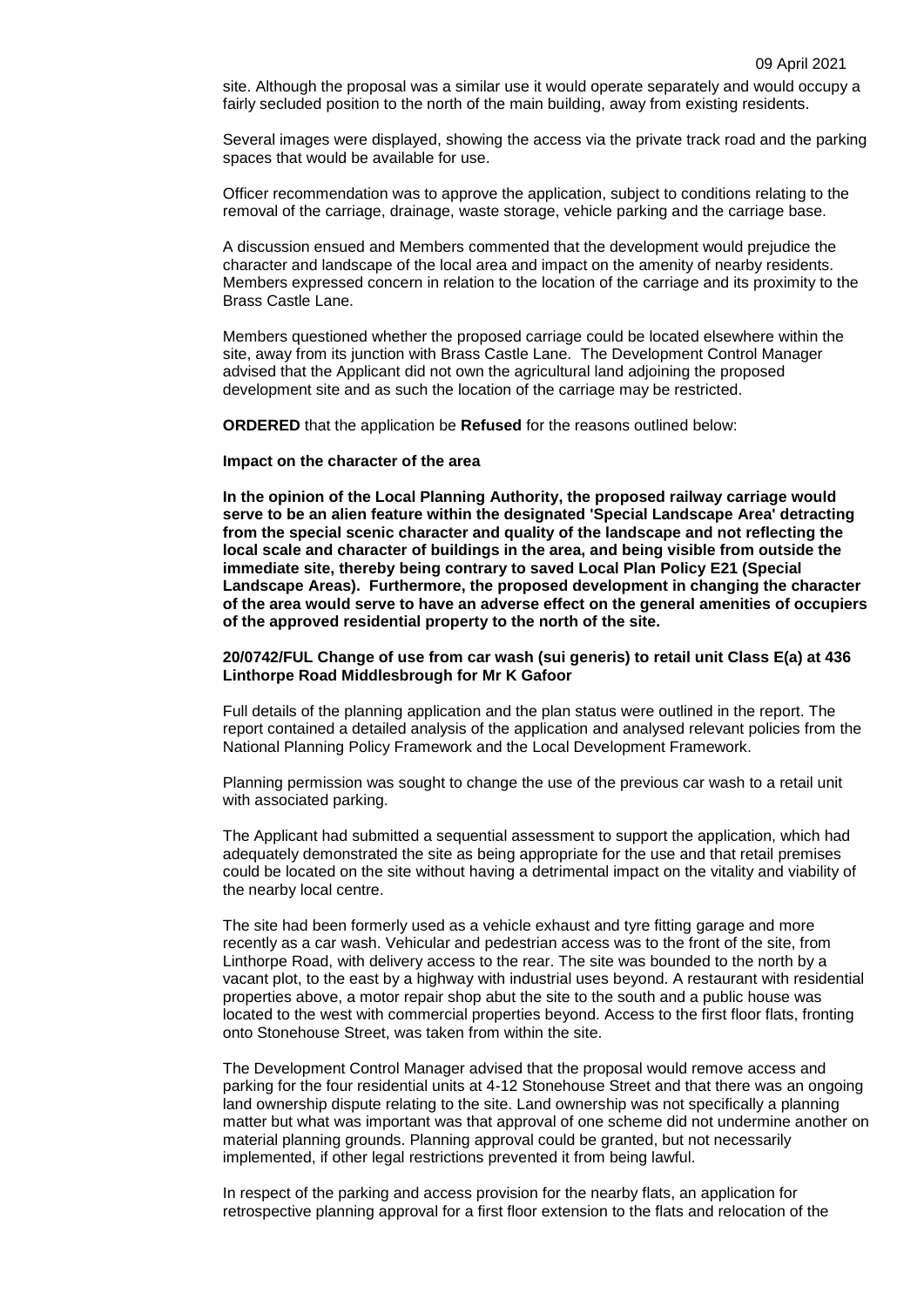access stairway had been submitted in 2018. The submitted plans included six parking spaces to the rear of the flats that were shown to be within the site boundary. The appropriate certificates had been completed with that submission indicating that the whole of the site was within the applicant's ownership. The application had been subsequently approved. The area where the parking spaces were located was now shown within the site boundary for the current application and the Applicant had completed the certificate indicating ownership of the site. It was understood that the current applicant did own the land and that the land dispute related to specific rights of use of land. Notwithstanding that, it was not possible for planning to resolve or provide an assessment over rights of use as that was a legal matter to be determined by the courts.

In that instance, there was a dispute over the area of vehicle parking which formed part of the previous approval for the flats at Stonehouse Street. If the outcome of the dispute determined that the land in question was not within the ownership of the Applicant for the proposal, then, that would result in a shortfall of five parking spaces associated with the supermarket use. The parking standards set out in the Teesside Design Guide were a maximum level and consideration had therefore been given to the potential impact of a short fall of five spaces on the surrounding highway network. The Council's Highway Officer had indicated that, due to its proximity to the Town Centre and sustainable forms of transport, there was an expectation that some customers would arrive by bus, walk or arrive on cycles. As such, the shortfall of five spaces would not have such a significant material impact on the free flow and safe movement of vehicles on the adjacent highways.

Consideration had been given to the issues raised by local residents and those issues had been addressed in the submitted report. It was considered that the proposal would not result in a significant increase in terms of noise and disturbance to local residents. Traffic generation information, provided with the application, had been considered and demonstrated that the proposal would not have an undue impact on the highway network.

The proposed change of use was considered to be in accordance with both local and national planning policies and the officer recommendation was to approve, subject to conditions. It was also advised that the inclusion of an additional condition would stipulate the submission of plans to show the layout of parking and pedestrian routes, to ensure reasonable pedestrian access.

In response to queries raised by Members in respect of parking provision, the Transport Development Engineer advised that the level of parking associated with the site was in accordance with the maximum requirements set out in the Teesside Highway Design Guide. In terms of maximum requirements, as a retail unit, it was commented that the development should provide no more than 26 parking spaces. The maximum standard of 26 parking spaces were shown in the plans and 5 car parking spaces were in dispute. Therefore, if 5 spaces were not provided, that would reduce the number of spaces to 21. It was commented that 21 spaces would still provide an adequate level of parking, given the location of the site.

A discussion ensued regarding parking provision. Several Members commented that, as additional parking provision could be accessible in the locality and there was an expectation that some customers would walk to the retail unit or arrive by bus, they would agreeable to approving the application if 21 spaces were provided. It was also hoped that providing that approval would assist in resolving the ongoing legal dispute.

**ORDERED** that the application be **Approved on Condition** for the reasons set out in the report and subject to the inclusion of an additional condition, outlined below:

# **Car and Cycle Parking Laid Out**

**Notwithstanding the approved plans, details of the parking layout and footpath arrangement within the site shall be submitted to and approved in writing by the Local Planning Authority prior to occupation of the building. The layout as approved by this condition shall be laid out on site prior to the use hereby approved being open to the public and shall thereafter be retained in perpetuity unless otherwise agreed in writing by the Local Authority.** 

**Reason: To ensure a satisfactory form of development and in the interests of highway safety having regard for policies CS5 and DC1 of the Local Plan and sections 9 and 12**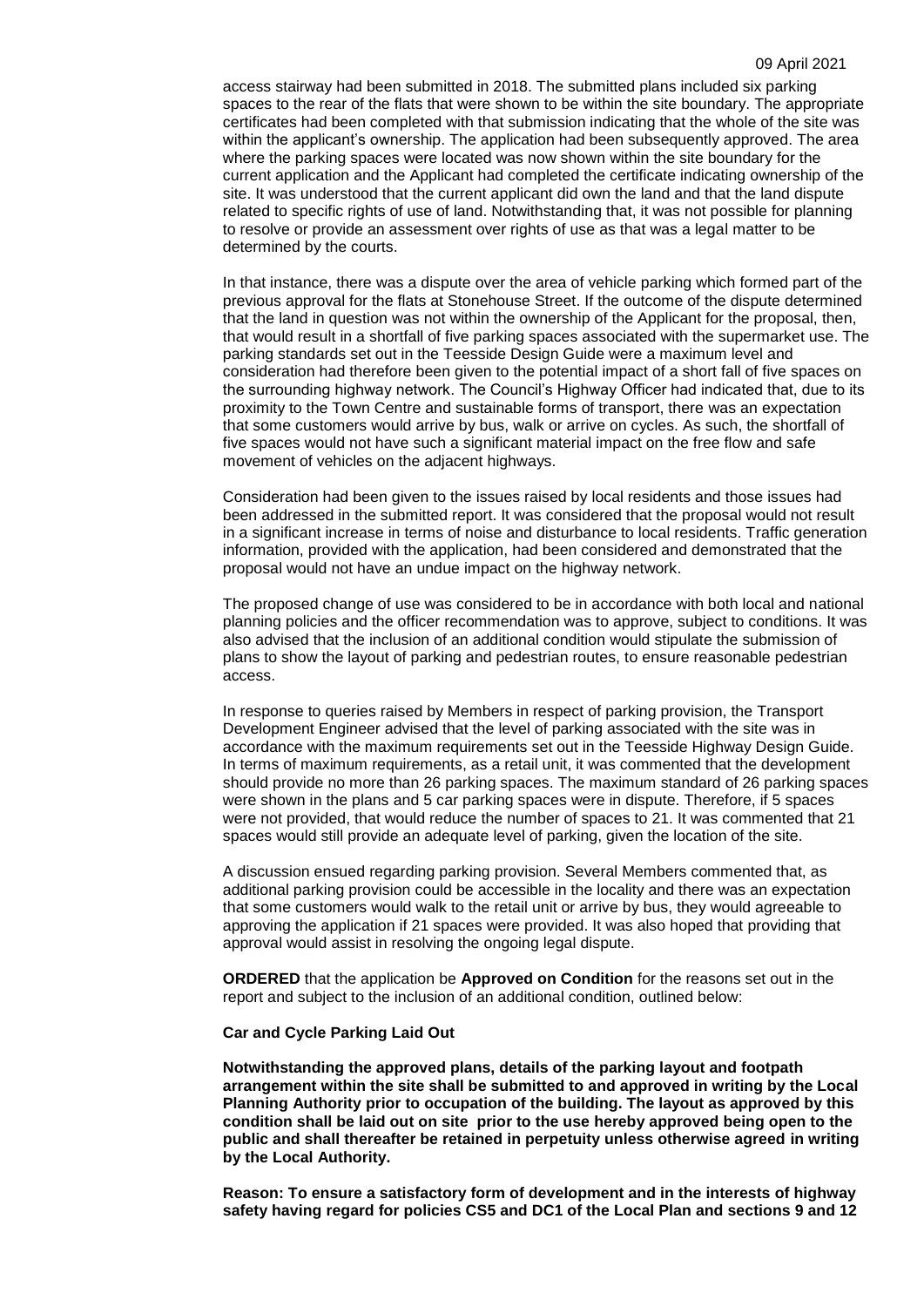#### **of the NPPF.**

#### **20/0760/FUL Erection of pergola with glass panels to side over outdoor seating area to front at 249 Acklam Road, Middlesbrough for Mr Shaun Crake**

Full details of the planning application and the plan status were outlined in the report. The report contained a detailed analysis of the application and analysed relevant policies from the National Planning Policy Framework and the Local Development Framework.

The application site was a drinking establishment located in the Acklam Local Centre. Planning permission was sought for the erection of a partial glass balustrade and pergola type roof around and over the existing raised drinking area to the front of the property.

The application site was a two storey end of terrace property located in a row of commercial properties within the Acklam Road Local Centre.

Planning permission for use as a café/bar (A3/A4) had been granted in April 2019 and the use was in operation. The application site occupied the ground floor of a two storey property with a separate residential flat above. The property originally had an open area to the front with retaining wall to the side, which served as parking for the shop that previously operated from the site. The forecourt had subsequently been built up to make it level to provide an outdoor seating area for the current use, that part of the development had been approved retrospectively in February 2020.

Planning permission was now sought to partially enclose the raised seating area with a three quarter height glass balustrade and a polycarbonate roof with timber supports.

Following the usual consultation process, three objections had been received. The comments related to issues such as loss of privacy, noise and disturbance and parking issues. It was commented that many of the objections raised referred to the permissions that had previously been granted. It was commented however, that as the proposal would provide an enclosed seating area, the levels of noise and disturbance could occur for longer periods of time.

The proposal had been assessed against local policy and guidance and was considered to be an acceptable form of development that would not have any notable effect on the character of the area, would serve to contain an outdoor seating area and, given its design and relationship to surrounding properties, would not have any significant impact on the amenity of occupiers of nearby properties above the existing situation.

The Development Control Manager advised that the proposal was recommended for approval.

A Member raised a query in respect of the access to the residential flat above. In response, the Development Control Manager advised that concerns had been raised by officers and the positioning of the proposed balustrade had been amended from its initial submission to leave the access path to the flat outside of the balustrade area, which would now serve to provide a direct and demarcated access to the flat.

A discussion ensued and Members commented that the proposal would improve the appearance of the establishment and reduce the levels of noise and disturbance by utilising screening.

**ORDERED** that the application be **Approved on Condition** for the reasons set out in the report.

#### 20/47 **APPLICATIONS APPROVED BY THE HEAD OF PLANNING**

The Head of Planning submitted details of planning applications which had been approved to date in accordance with the delegated authority granted to him at Minute 187 (29 September 1992).

# **NOTED**

# 20/48 **ANY OTHER URGENT ITEMS WHICH IN THE OPINION OF THE CHAIR, MAY BE CONSIDERED.**